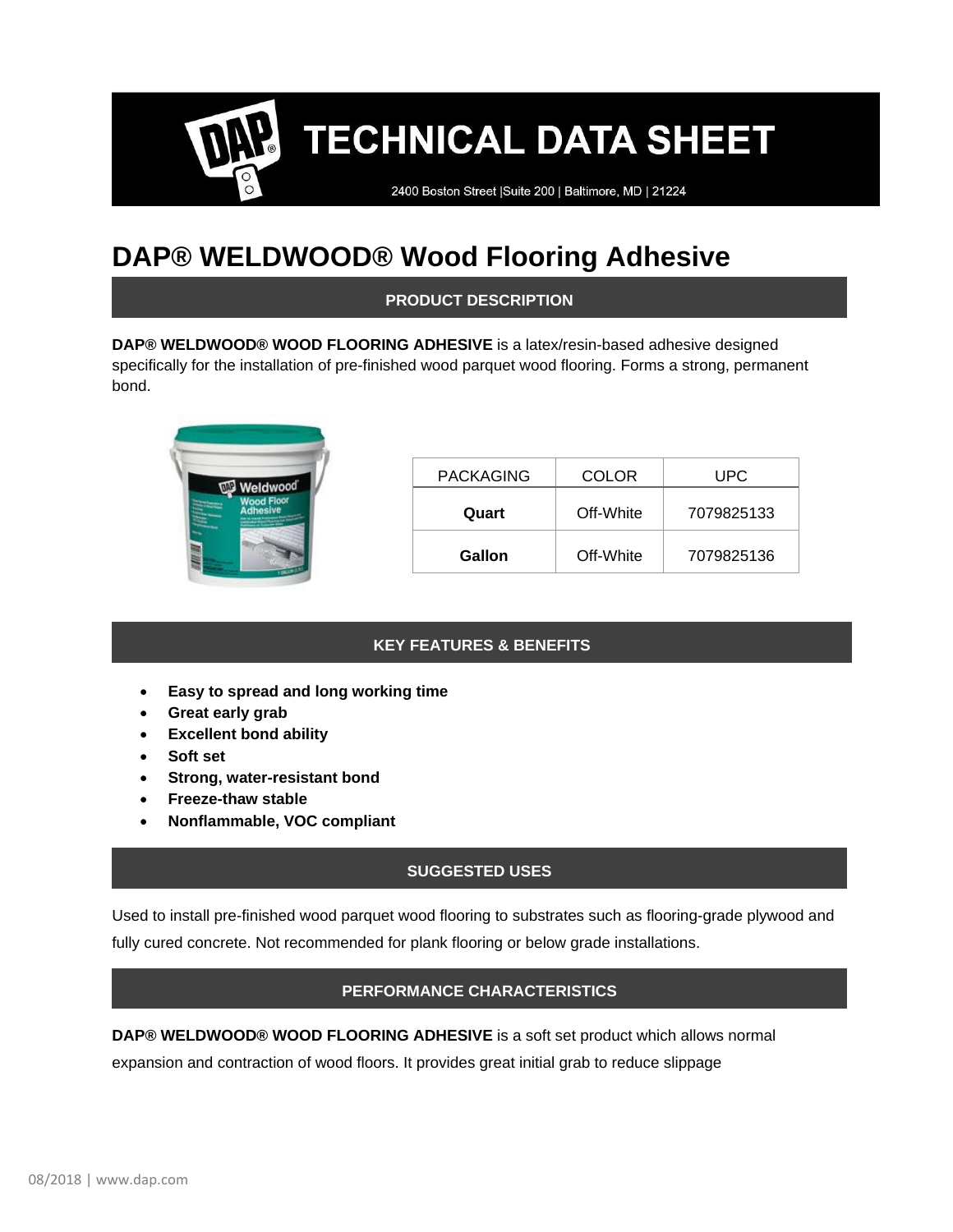**TECHNICAL DATA SHEET** 

2400 Boston Street | Suite 200 | Baltimore, MD | 21224

during installation. These high solids formula eliminates warping floors caused by excessive moisture contained in the adhesive. It forms a permanent, water-resistant bond. The product is nonflammable, VOC compliant, and freeze-thaw stable.

# **APPLICATION**

#### **Preparation:**

- 1. Maintain adhesive, wood flooring and room at a stable temperature of at least  $65\text{ }\square$  (18 $\text{ }\square$ ) for 24 hours before and after installation.
- 2. Provide adequate ventilation for 72 hours after installation or until adhesive odors cannot be detected.
- 3. All floors must be firm, flat, dry, smooth, clean and free of all foreign material.
- 4. Remove previous finishes. Concrete floors must be fully cured (not less than 28 days after pouring) and free of excessive moisture, alkalinity, and water pressure. Perform standard moisture and alkalinity tests if necessary.

| <b>Floor Covering Type</b> | <b>Trowel Notch</b> |
|----------------------------|---------------------|
| Wood parquet,              | 1/4" x 1/4"x 1/4    |
| Laminated wood flooring    | Square-Notch        |

**Figure I Notch Size Approx. Coverage**  $x \frac{1}{4}$ " 5-7 yd2/gal

#### **Application:**

- 1. Lay out floor covering according to manufacturer's instructions. Always allow a 1/2" expansion zone around the perimeter of the room and stationary objects for normal wood expansion.
- 2. Apply adhesive with a recommended trowel held at  $45 \Box \Box$  angle.
- 3. Do no spread more adhesive than can be covered in 20 to 30 minutes. Allow 15 minutes open time before installation. Do not return excess adhesive to the container.
- 4. Finish cut and fit within 45 minutes.
- 5. Press the wood flooring down firmly or roll the wood floor with a heavy roller if recommended by the wood floor manufacturer. Check the back of parquet periodically to make sure adhesive is transferring properly to wood. If not, apply more adhesive.
- 6. Close floor to general traffic for 24 hours after installation.

# **TYPICAL PHYSICAL & CHEMICAL PROPERTIES**

| Appearance/Consistency | <b>Thick Paste</b> |
|------------------------|--------------------|
| Vehicle                | Latex & Resins     |
| Volatile               | Water              |
| Odor                   | Mild               |
| Solids                 | 81% by weight      |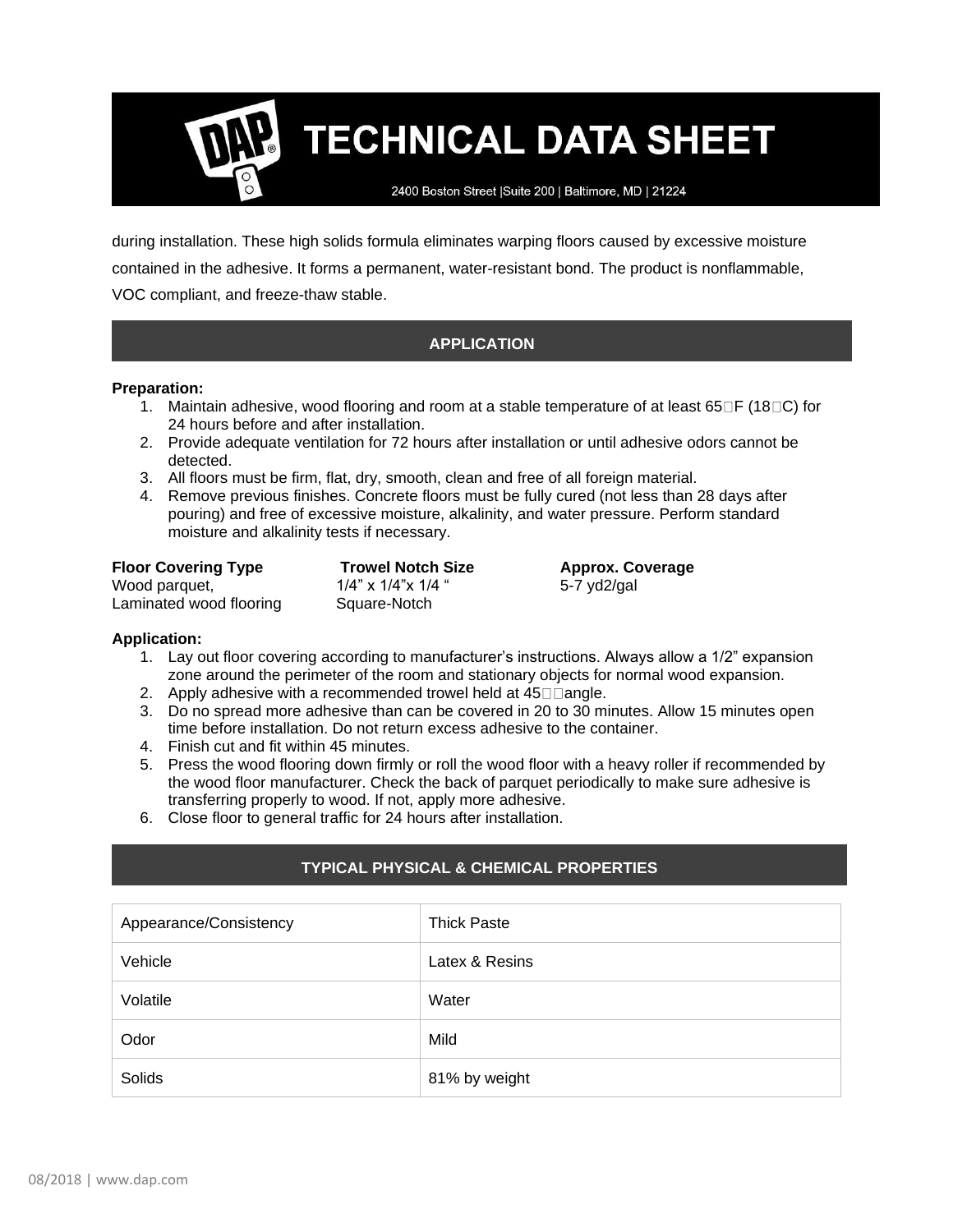# **TECHNICAL DATA SHEET**

2400 Boston Street | Suite 200 | Baltimore, MD | 21224

| Weight/Gallon                | 11 pounds                    |
|------------------------------|------------------------------|
| Work Time                    | 30-40 minutes                |
| <b>Freeze Thaw Stability</b> | Passes least 2 cycles at 0□F |
| <b>Shelf Life</b>            | 12 months when unopened      |

# **CLEAN UP & STORAGE**

Avoid adhesive smears on the wood flooring. Use warm soapy water to remove wet adhesive. Use mineral spirits to clean up excess adhesive from tools and flooring. Surface should be wiped dry immediately after clean-up is complete. Dried material must be cut or scraped away.

Product has a 12-month shelf life when stored in a cool, dry place in an unopened container. Partially used product will have a shorter shelf life. Store in tightly sealed original package, under cool, dry conditions.

#### **SAFETY**

See product label and Safety Data Sheet (SDS) for health and safety information. You can request an SDS by visiting our website at [dap.com](http://www.dap.com/) or by calling **1-888-DAP-TIPS**.

# **WARRANTY**

#### **Limited Warranty**

DAP Products Inc. warrants that this product, when applied in accordance with our label, technical bulletins and applicable industry standards, will be free from defects in material and workmanship for 12 months from the date of purchase. If a product defect is encountered, call DAP Inc., Technical Customer Service at 1-888-DAP-TIPS for further information. Have your sales receipt available. DAP's sole liability is either to supply new product or refund the purchase price. This limited warranty excludes all other express or implied warranties, including the warranties of Merchantability or Fitness for a Particular Use or Purpose. DAP will in no event be liable for any incidental or consequential damages. Some states do not allow limitations on how long implied warranties last or exclusions may not apply to you. This warranty gives you specific legal rights, and you may also have other rights which vary from State to State.

# **COMPANY IDENTIFICATION**

**Manufacturer:** DAP Products Inc., 2400 Boston Street, Baltimore, Maryland 21224